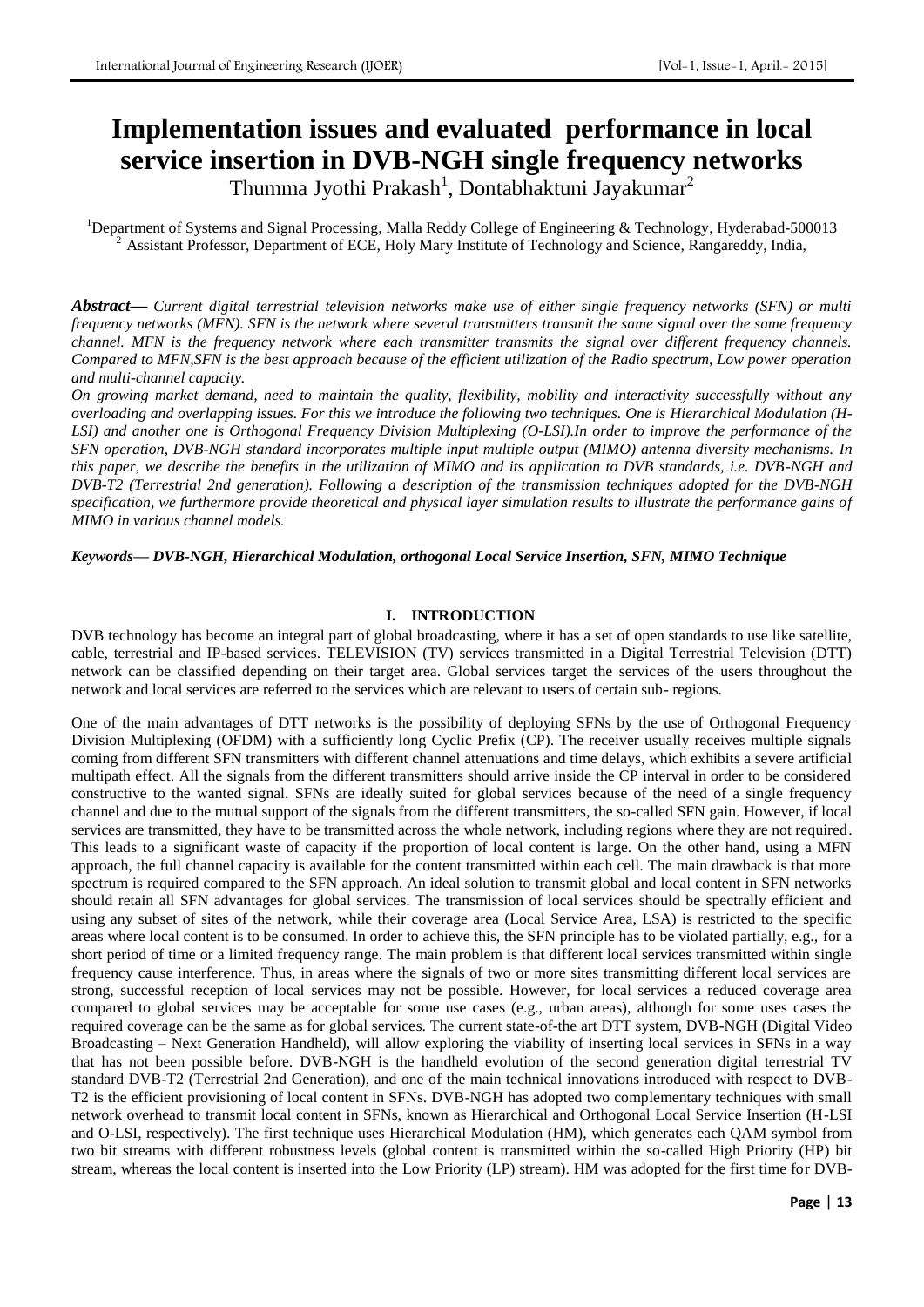T (Terrestrial), and it was also adopted for the mobile broadcasting system Media FLO and DVB-SH (Satellite to Handhelds), although it has never been commercially deployed yet. With O-LSI technique, a set of OFDM (Orthogonal Frequency Division Multiplexing) sub-carriers within the NGH frame structure are allocated to transmit local services. The transmitters of each LSA transmit local content using a subset of these sub-carriers. This concept is similar to the auxiliary stream insertion specified in the DVB-T2 transmitter signature standard. O-LSI is a novel technique for which no previous studies or performance results are available in the literature

The main contribution of this paper is the description of the basic concept of both H-LSI and O-LSI technical solutions adopted for DVB-NGH to insert local content in SFNs and description and implementing the MIMO technique to the DVB-NGH network.

In Section II describes the concept for H-LSI and O-LSI, MIMO Technique . In Section III the implementation of the MIMO technique and its equations. In Section IV describes its simulating results.

## **II. Complementary techniques for LSI in DVB-NGH and MIMO benefits**

#### 2.1. Concept of H-LSI techniques:

DVB-NGH supports hierarchical 16QAM and 64QAM modulation for the insertion of local services, where the global services employ a QPSK or 16QAM modulation, and the transmitters inserting local services add an additional QPSK constellation on top of the global QAM constellation, containing the local service. For the global service, the hierarchically modulated QAM symbols "look" like noise, requiring an increase in CNR (Carrier-to-Noise Ratio). This effect diminishes with distance from the local service inserting transmitter as shown in Fig. 1. Since the local service is mapped to the low priority bits of the constellation, the effective CNR of the local service is smaller compared to the global service. The required CNR for successful reception of the local stream can however be adapted by choosing a smaller code rate of the forward error correction (FEC) code for the local service compared to the global service.

The HM causes inter-layer interference, since the LP stream acts as noise to the HP stream (and vice versa), causing a coverage reduction of both the local and global services. The robustness of both LP and HP streams can be adjusted by means of the HM parameter  $\alpha$ ) that describes the ratio of the smallest distance between the constellation points carrying different HP bits (b) to the distance between the LP bits (a), as shown in Fig. 1. In DVB-NGH, the allowed values for  $\alpha$  are 1, 2 and 4 for 16QAM, and 1 and 3 for 64QAM. For high values of  $\alpha$ , the degradation of the HP stream is practically negligible, but the robustness of the LP stream is significantly reduced. The selection of  $\alpha$  is therefore a trade-off between the coverage reduction of the global services and the coverage achieved for the local services.

A second penalty for global services decoding arises from the violation of the SFN principle due to the symbols emitted from the all transmitters are not the same. Since the transmitters with global and local services transmit different complex values in all OFDM carriers that carry hierarchically modulated local services, compared with the transmitters with global services only. It effects the equalization at the receiver and it causes the performance penalty at both the services based on the characteristics of the channel at the receiver and it can be reduced with an iterative equalization and decoding scheme, called Iterative Sliced Decoding (ISD).



Fig.1. Received signal constellation in a network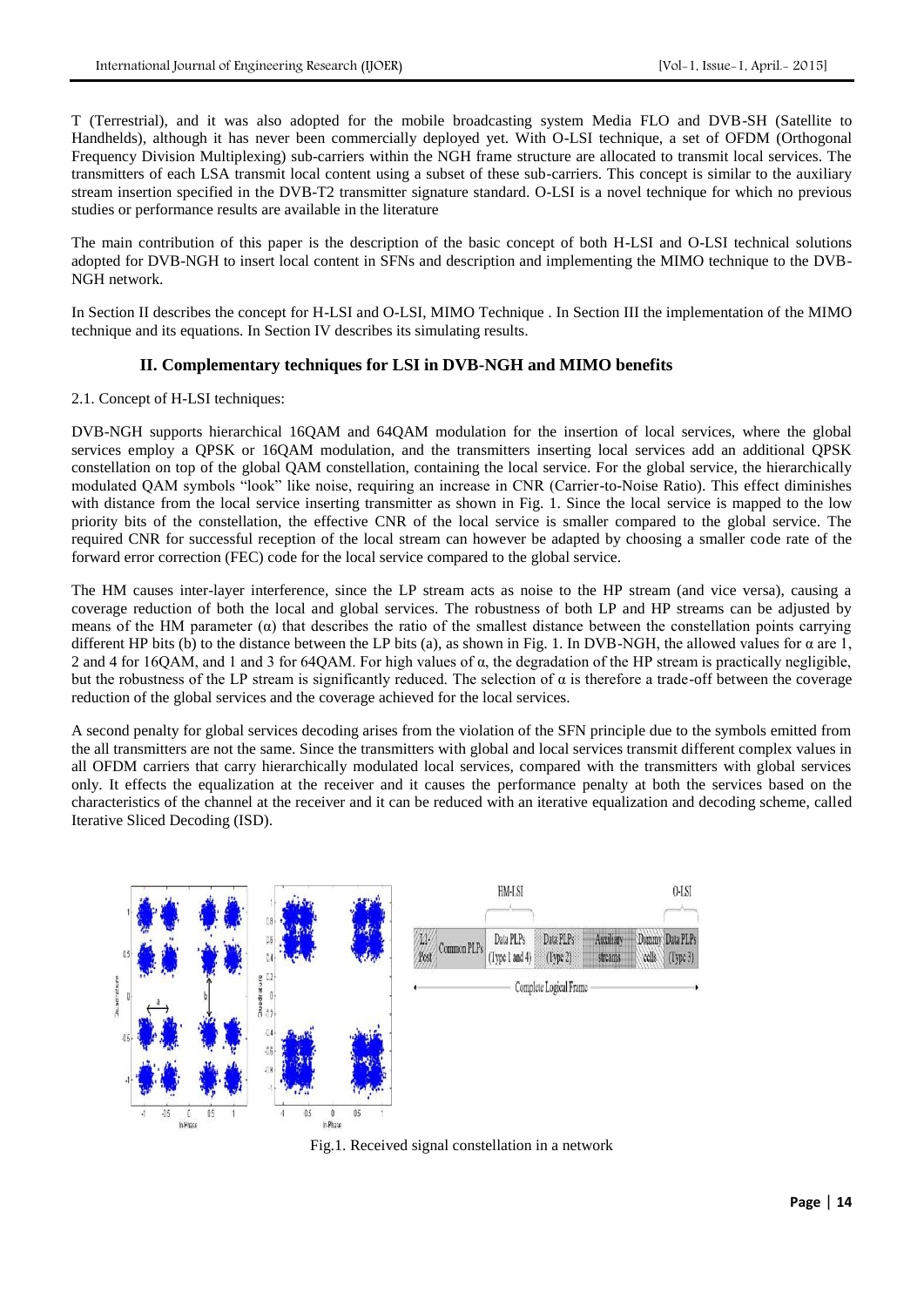#### 2.2. O-LSI Technique:

With O-LSI a set of dedicated OFDM sub-carriers on dedicated OFDM symbols are reserved for the transmission of local services. Within the same OFDM symbol, the transmitters of different LSAs employ a different subset of subcarriers to broadcast local services, whereas the same OFDM sub-carriers used by the other transmitters are unused. The orthogonality obtained by using dedicated carriers for each local service ensures that no interference between adjacent transmitters occurs (Assuming correct frequency synchronization between SFN transmitters). Fig. 2 shows the general concept of the O-LSI technique for the insertion of local services in an SFN with three LSAs. For the sake of clarity, the picture shows the allocated data subcarriers in one OFDM symbol before frequency interleaving. After frequency interleaving, each set is spread across the complete bandwidth to achieve high frequency diversity, still avoiding interference between transmitters of different LSAs. However, similar to other OFDM systems, the frequency offsets such as Doppler Effect, can affect this orthogonality, resulting in inter-carrier interference (ICI) due to power leakage among subcarriers. In this case, the performance of global and local services in mobile reception is similar to the performance DVB-NGH in conventional SFN topology and depends on the velocity of the receiver and the robustness of the transmission mode.



Fig.2. O-LSI technique Concept.

The main advantage of the O-LSI technique is that no interference between transmitters from different LSAs occurs, because the inserted local content is orthogonal to each other. Furthermore, LSAs separated by a long distance can reuse the same sub-carriers following a spatial reuse pattern. This way, local services can potentially have the same coverage area as global services, allowing receiving at least one local service at any point in the network. Furthermore, the insertion of local services does not affect the coverage area of the global services. The drawback is the reduction of the capacity available for global services, since the local services are not transmitted on top of the global services. With O-LSI, global and local services share all available OFDM data sub-carriers. O-LSI allows for a power boosting of the OFDM sub-carriers devoted to local services in order to compensate the unmodulated carriers of others LSAs keeping a constant OFDM symbol power over time. This power boosting can either be translated into a capacity increase using a transmission mode with higher spectral efficiency (higher code rate and/or higher modulation order) or can alternatively be used to improve the coverage area of the local services.

### 2.3. MIMO Technique:

Multi antenna techniques are commonly known by multiple-input multiple-output (MIMO) and it stands for a wireless link with various antennas at both sides of the transmission link. While implementing multiple antennas just at the receive side is known as single-input multiple-output (SIMO), the utilization of multiple antennas just at the transmitter side is referred as multiple-input single-output (MISO). Employing MIMO provides three kinds of gains, i.e. array gain, diversity gain and multiplexing gain, which are illustrated in Fig. 3 and explained next.



Figure 3. MIMO Technique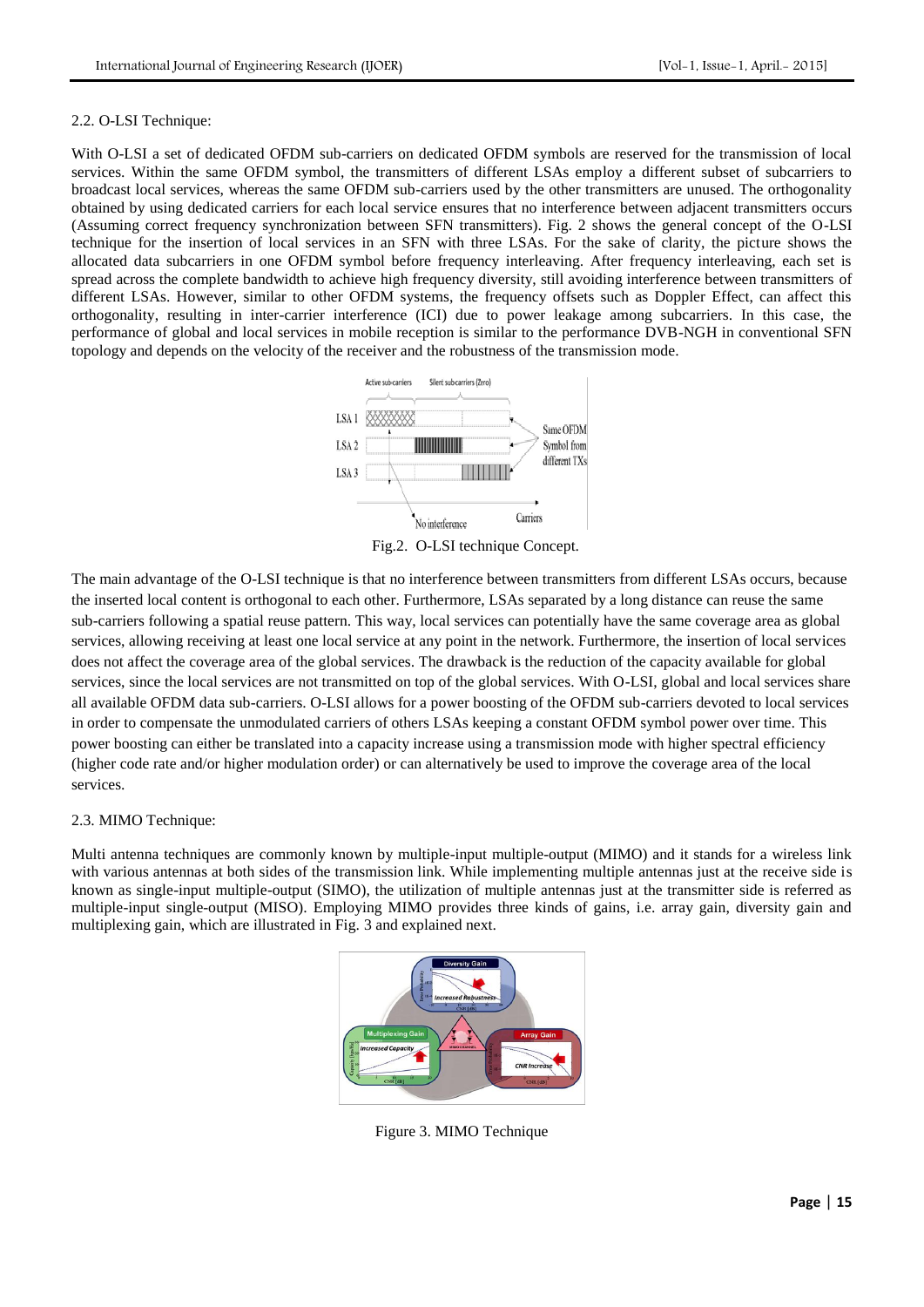#### **Array gain**:

It increases the received carrier-to-noise-ratio (CNR) with coherent combination at the receive side Coherent combination of received signals requires channel state information (CSI) that is commonly obtained by tracking the channel variations with the transmission of pilot signals. While SIMO coherently combines the signals at each of the receive antennas, array gain is also available at the transmitter side; however, it requires transmit side knowledge by a feedback channel which is not available in broadcasting systems. Using antennas with the same polarization (co-polar), the gain is equal to 3 dB every time the number of receive antennas is doubled.

For antennas with different polarization (cross-polar), the gain depends on the XPD (cross polarization discrimination), the presence of polarization mismatch at the receiver, and the power asymmetry between transmit antennas.

#### **Diversity gain**:

The signal fading produced in the multipath channel can significantly reduce the received quality-of-service (QoS) in SISO systems. Transmitting the same information through independently faded spatial branches reduces the probability that all channels are in a deep fade, improving the reliability of the transmission is called as diversity gain. The correlation between fading channels determines the maximum diversity gain that can be extracted. While independent fading channels provide the maximum diversity gain, highly correlated fading channels, e.g. strong line-of-sight (LoS) conditions, reduce the achievable diversity gain.

#### **Multiplexing gain**:

The MIMO channel can increase the system capacity by transmitting independent data streams across the transmit antennas. This is known as multiplexing gain and is strongly dependent on the channel statistics. On the one corner, fading independent spatial paths allow the separation of the mixed data streams at the receiver side and provide the maximum spatial multiplexing gain. On the other extreme, with complete correlation between spatial paths (complete LoS condition) only array gain can be extracted from the MIMO channel, i.e. there is neither multiplexing gain nor diversity gain.

Spatial multiplexing architectures exploit all the benefits of the MIMO channel because they use all the available degrees-offreedom and is defined as the dimension of the received signal space. As well as dependent on the channel characteristics, the MIMO gain has different behavior depending on the operating CNR range. Assume NxM i.i.d. Rayleigh fading MIMO channel being N and M the number of transmit and receive antennas respectively, the MIMO capacity in the high CNR range was demonstrated by Foschini to be approximately

#### $C_{NM}$  min{ $M, N$ }• log<sub>2</sub>(CNR) (bits/s/Hz),

where the capacity increases by a factor determined by the minimum number of transmit or receive antennas. This channel is said to provide a min {M,N} degrees-of freedom and stands for the number of independents spatial paths that can be opened through the MIMO channel to transmit independent streams and to increase the spectrum efficiency. On the other hand, in the low CNR regime the MIMO capacity approximately is given by

 $C_{NM}$  *M*• CNR•  $log_2(e)$  (bits/s/Hz),

where the capacity is proportional to the number of receive antennas. Moreover, for the entire CNR range the capacity increases linearly with N for a NxN MIMO system. We note that total transmit power is uniformly distributed across the N transmit antennas.

In Fig. 4 we illustrate the capacity of an i.i.d. Rayleigh fading MIMO channel with two different terms widely used in the literature. The first term presented at the bottom of Fig. 4 is the so-called ergodic capacity and it refers to the case where the transmission interval is long enough to observe the full channel statistics, i.e. a codeword spans many fading realizations as fast fading and the capacity can be found by averaging over the MIMO channel transfer distribution. The second term the top of Fig. 4 is the outage capacity with a target outage probability of 1%. In this case the fading is quasi-static or slow, that the channel fading is random but constant along an entire codeword. The definition of outage gives more insights about the solely gain provided by MIMO signaling since no frequency or time variation is accounted within one codeword.

At the top of Fig. 5 we can see the outage capacity of the i.i.d. Rayleigh channel. As can be seen in the figure, the additional diversity achieved by SIMO, MISO and diversity MIMO results in an offset of the capacity curves that does not affect its slope. We can also see the 3 dB advantage of SIMO over MISO due to the array gain. On the other hand, the multiplexing gain achieved by optimal MIMO modifies the rate of growth of the capacity with the CNR, achieving a larger improvement at higher capacities.

At the bottom of Fig. 5 the ergodic capacity is presented where the use of SIMO, MISO and diversity MIMO does not result in a significant gain due to the large diversity already obtained by the fast fading occurred within a codeword. However, we see that for optimal MIMO, while having similar performance to diversity MIMO in the low CNR regime, we realize a significant capacity increase with increasing CNR.

During the standardization process of DVB-NGH, two types of MIMO techniques were distinguished according to their multiplexing capabilities and compatibility with single antenna receivers.

The first type of techniques is known as MIMO rate 1 codes, which exploit the spatial diversity of the MIMO channel without the need of multiple antennas at the receiver side. They can also be applied in a distributed manner across the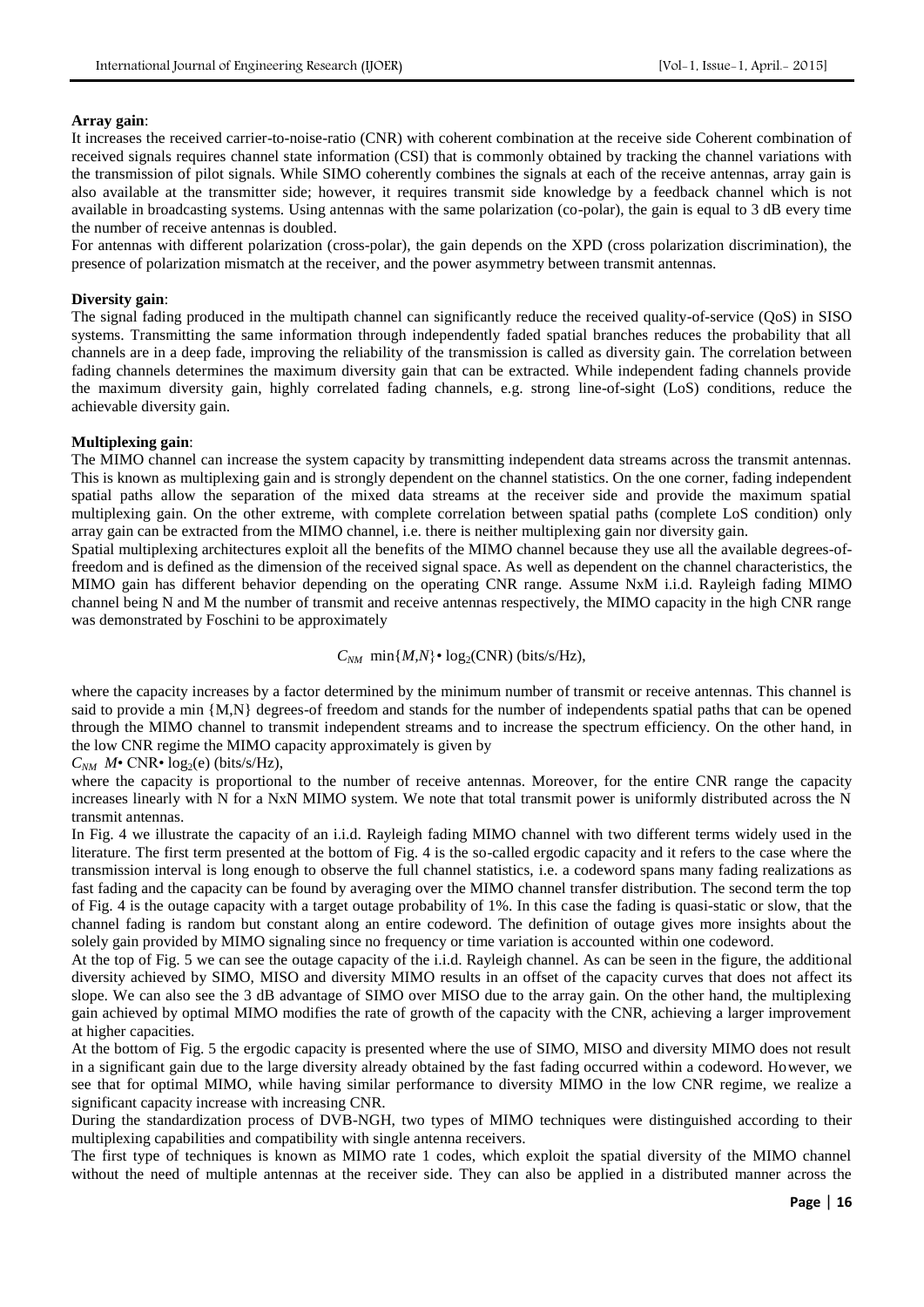transmitters of SFNs to reuse the existing network infrastructure (i.e. DVB-T and DVB-T2).

The second type of techniques is known as MIMO rate 2 codes, which exploit the diversity and multiplexing capabilities of the MIMO channel. As we have seen, spatial multiplexing techniques obtain very attractive capacity gains in favorable reception conditions (e.g. outdoor vehicular reception) for the provisioning of high data bit rate applications. Detailed description of MIMO rate 1 and rate 2 codes are presented in Section 3.



Figure 4**.** *Capacity (bps/Hz) of the Rayleigh channel. Ou-tage capacity for a target outage probability of 1% on the top and ergodic capacity on the bottom.*

### **III. Implementing Aspects of MIMO technique**

MIMO technology is the only method to overcome the information-theoretic limits of SISO systems without any additional bandwidth or increased transmit power. However, its implementation requires a more sophisticated signal processing, i.e. with higher computational complexity, and it may furthermore require upgrading the existing network infrastructure.

#### MIMO rate 1 scheme:

For rate 1 MIMO, DVB-NGH has adopted the Alamouti code already featured in DVB-T2, together with a novel scheme known as eSFN (enhanced Single Frequency Networks). The Alamouti code is a MIMO scheme designed for increasing the diversity in systems with two transmit antennas. In OFDM systems, it operates by encoding in pairs the information symbols of adjacent subcarriers. The Alamouti code is well-known for achieving full diversity with reduced (linear) complexity required at the receiver side. In order to use the Alamouti code, it is necessary to employ alternate or orthogonal pilot patterns between antennas, so that the receiver can estimate the channel response from each transmit antenna. This also means that the number of pilots that is transmitted must be doubled for the same resolution of channel estimation. The utilization of additional pilots decreases the amount of carriers that can be used for carrying information and thus, it reduces the overall system capacity. The Alamouti code can also be used in a distributed manner across pairs of transmitters in order to improve the reception in SFNs. The arrival of similar strength signals from different transmitters in LoS scenarios can cause deep notches in the frequency response of the channel. These notches can erase a significant percentage of subcarriers and degrade the QoS in an important manner. By using the Alamouti code in a distributed manner it is possible to combine the signals from different transmitters in an optimum way and remove the presence of notches from the channel.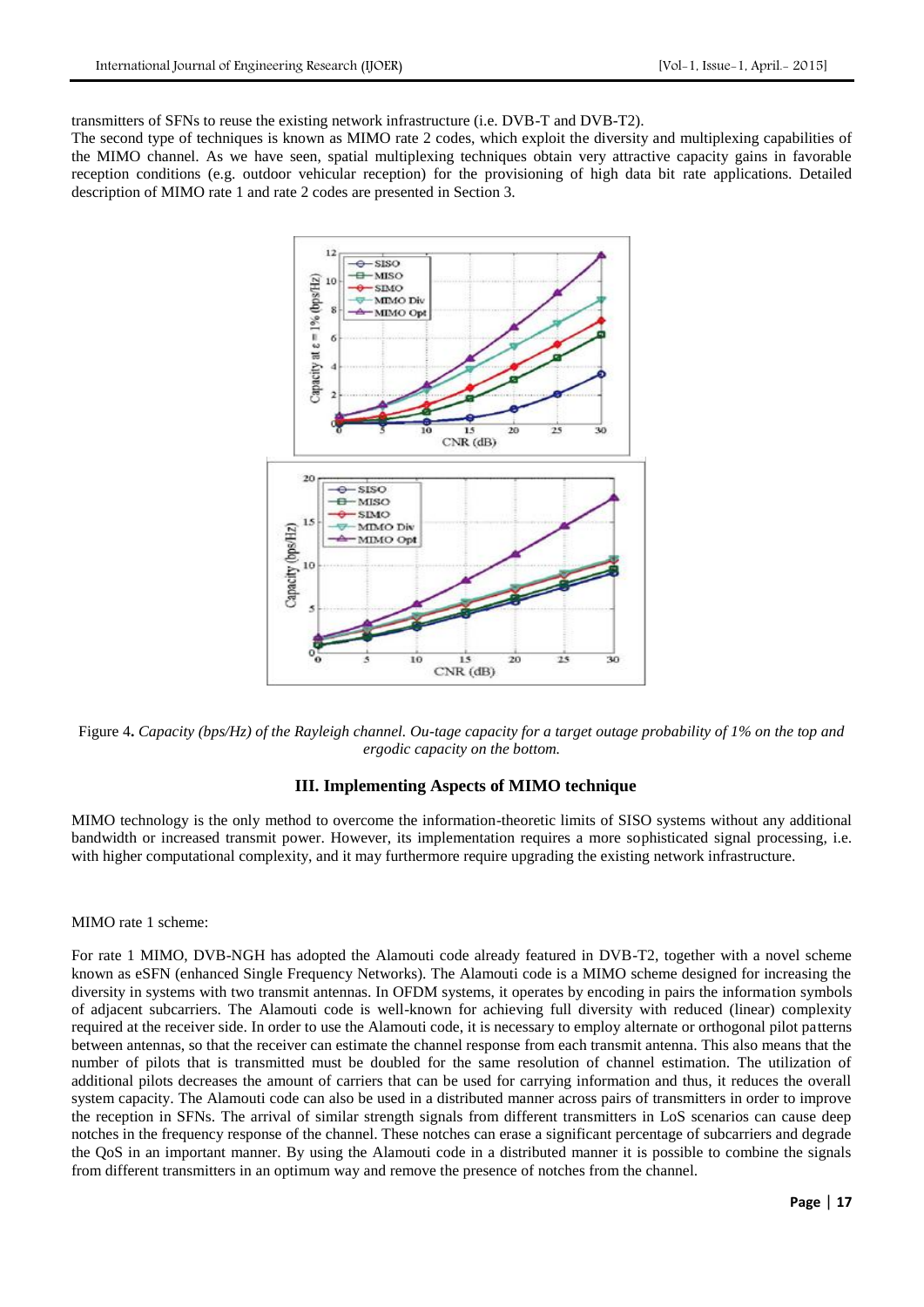The main idea of eSFN is to apply a linear pre-distorsion function to each antenna in such a way that it remains invisible for channel estimation. This technique increases the frequency diversity of the channel without the need of specific pilot patterns or signal processing to demodulate the signal. eSFN is also well suited for its utilization in a distributed manner, as the randomization performed in each transmitter can avoid the negative effects cause by LoS components in this kind of networks. In addition, by using a different pre-distorsion function in each transmitter, it is possible to allow for unique transmitter identification within the network, which can be used for monitoring applications.

Fig. 5 illustrates the combination of MISO Alamouti and eSFN in the same transmission chain. The first transmit antenna applies only linear eSFN distortion (different phase modulation along frequency bins) whereas the second transmit antenna applies both MISO processing (Alamouti coding in frequency direction) and eSFN. The colored boxes after eSFN processing illustrate the different phase modulation applied along transmitters (different for each transmit antenna in the network).The combination of both techniques increases the frequency diversity of the received signal under low-diversity channels due to eSFN, and the combination keeps the spatial diversity from the Alamouti coding under high-diversity channels.



**Figure 5.** *MIMO rate 1 signal processing with a combination of distributed MISO Alamouti and eSFN.*

#### MIMO rate 2 scheme:

For rate 2 MIMO, DVB-NGH has adopted a novel scheme known as eSM (enhanced Spatial Multiplexing) in combination with PH (Phase Hopping), that we refer as eSMPH. Its structure is presented in Fig. 6. The most simple way of increasing the multiplexing rate of information consists on simply dividing the information symbols between the transmit antennas. This is referred to as Spatial Multiplexing, SM. The incoming stream is divided in multiple independent streams which are modulated and directly fed to the different transmit antennas, as it is shown in the left part of Fig. 5.

The presence of correlation in the MIMO channel due to the lack of scattering (LoS condition) is especially detrimental for SM. To improve that, eSM-PH retains the multiplexing capabilities of SM, and at the same time, increases the robustness against spatial correlation. To do so, the information symbols are weighted and combined before their transmission across the antennas. The weighting of the information symbols depends on a rotation angle, which has been specifically tuned for every combination of constellation order and deliberated transmit power imbalance. In addition, a periodical phase hopping term is added to the second antenna in order to randomize the code structure and avoid the negative effect of certain channel realizations.

The three constellation orders defined for eSM-PH are: 6 bpc (bits per cell, as the number of bits assigned per subcarrier), 8 bpc and 10 bpc. 6 bpc transmits a QPSK constellation in the first antenna and transmits a 16-QAM constellation in the second one. 8 bpc transmits a 16- QAM constellation in the first and second antenna. Finally, 10 bpcu transmits a 16-QAM constellation in the first antenna and transmits a 64-QAM constellation in the second one.

In addition, eSM-PH can be transmitted with power imbalance between the antennas to ease the introduction of dual polar operation. However, this imbalance degrades the performance. eSM-PH is optimized with a different rotation angle, for every combination of constellation order and power imbalance, to minimize the performance loss.

With eSM-PH, the receiver needs to estimate all the antenna paths in order to decode the signal. This means that, as with the Alamouti code, the number of pilots that must be transmitted for channel estimation purposes is doubled compared with SISO transmissions.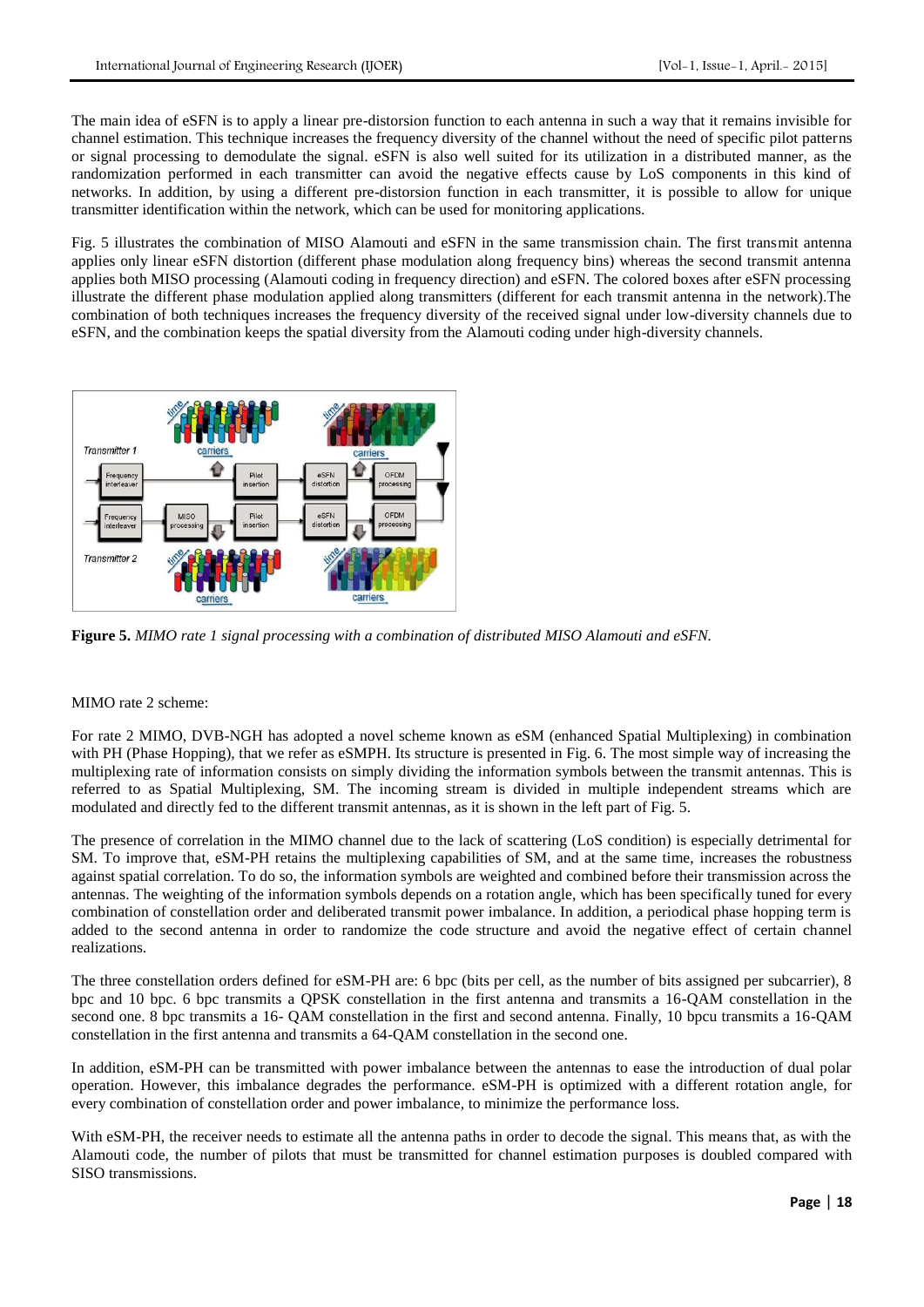

**Figure 6.** *Diagram multiplexing techniques: SM (Spatial Multiplexing), eSM (enhanced Spatial Multiplexing) and PH (Phase Hopping), and the combination of them, eSM-PH (enhanced-Spatial Multiplexing – Phase Hopping.*

### **IV. Performance simulation results in mobile environments of DVB-NGH MIMO schemes**

Fig. 7 and 8 present the system capacity for a frame error rate (FER) 1% after BCH. The analyzed schemes are SISO, SIMO with two receive antennas; and eSFN, MIMO Alamouti and eSM-PH with two transmit and two receive antennas. The capacity results include the effect of pilot overhead with the following values used during the NGH standardization process. While a pilot density of  $1/12$  is assumed for SISO, SIMO and eSFN, a pilot density of  $1/6$  is assumed for MIMO Alamouti and eSM-PH.

For the outdoor scenario illustrated in Fig. 7, the results highlight the significant gains achieved by the different DVB-NGH MIMO schemes over SISO. Compared with SISO and with 15 dB of average CNR, SIMO provides a 44.7% of capacity increase or equivalently 4.5 dB of CNR gain at 3.2 bpc, eSFN provides 57% of capacity increase (5.8 dB of CNR gain at 3.45 bpc), and eSM-PH provides 81.5 % of capacity increase (7.8 dB of CNR gain at 4 bpc).

For the indoor scenario illustrated in Fig. 7, the overall required CNR to achieve the QoS is higher. In this case, the gains achieved by the MIMO schemes compared with SISO for the indoor environment are higher than those for the outdoor environment. Here, compared with SISO and with 17.5 dB of average CNR, SIMO provides 83.3% of capacity increase (6.8 dB of CNR gain at 3.28 bpc), eSFN provides 100% capacity increase (8.2 dB of CNR gain at 3.65 bpc), and eSM-PH provides 122% capacity increase (9.4 dB of CNR gain at 3.95 bpc).

In both scenarios, the performance of MIMO Alamouti lies between SIMO and eSFN due to the effect of increased pilot overhead.

Now, we present eSM-PH performance results with iterative decoding (cf. FER curves labelled with "ID"). Fig. 9 shows the FER vs. CNR for code rates 1/3, 8/15 and 11/15, i.e. the lowest, medium and highest available code rate for rate 2 MIMO transmissions. Here, the selected QoS for the comparisons is a FER of 10-2. For the max-log demapper the gain due to iterative decoding increases with the code rate, i.e. 1 dB, 1.1 dB and 1.8 dB for code rate 1/3, 8/15 and 11/15 respectively. Furthermore, we present results with MMSE demodulator that is able to exploit the benefits of iterative decoding while keeping computational complexity low. In this case, MMSE demodulator gains around 0.7 dB (1/3), 0.9 dB (8/15) and 1.1 dB (11/15) by iterative decoding. However we observe performance degradation of MMSE demapper compared with the max-log demodulator with the increasing rate. The max-log demapper outperforms the MMSE demapper by about -0.15 dB (0.2 dB), 0.4 dB (0.5 dB) and 1.2 dB (1.9 dB) for (non-)iterative decoding. We note that for all simulated code rates, the MMSE receiver with iterative decoding does not perform worse that the non-iterative max-log receiver.



**Figure 7.** *Rate of transmission for the different NGH MIMO schemes in the NGH outdoor MIMO channel with 60 km/h speed including pilot overhead.*